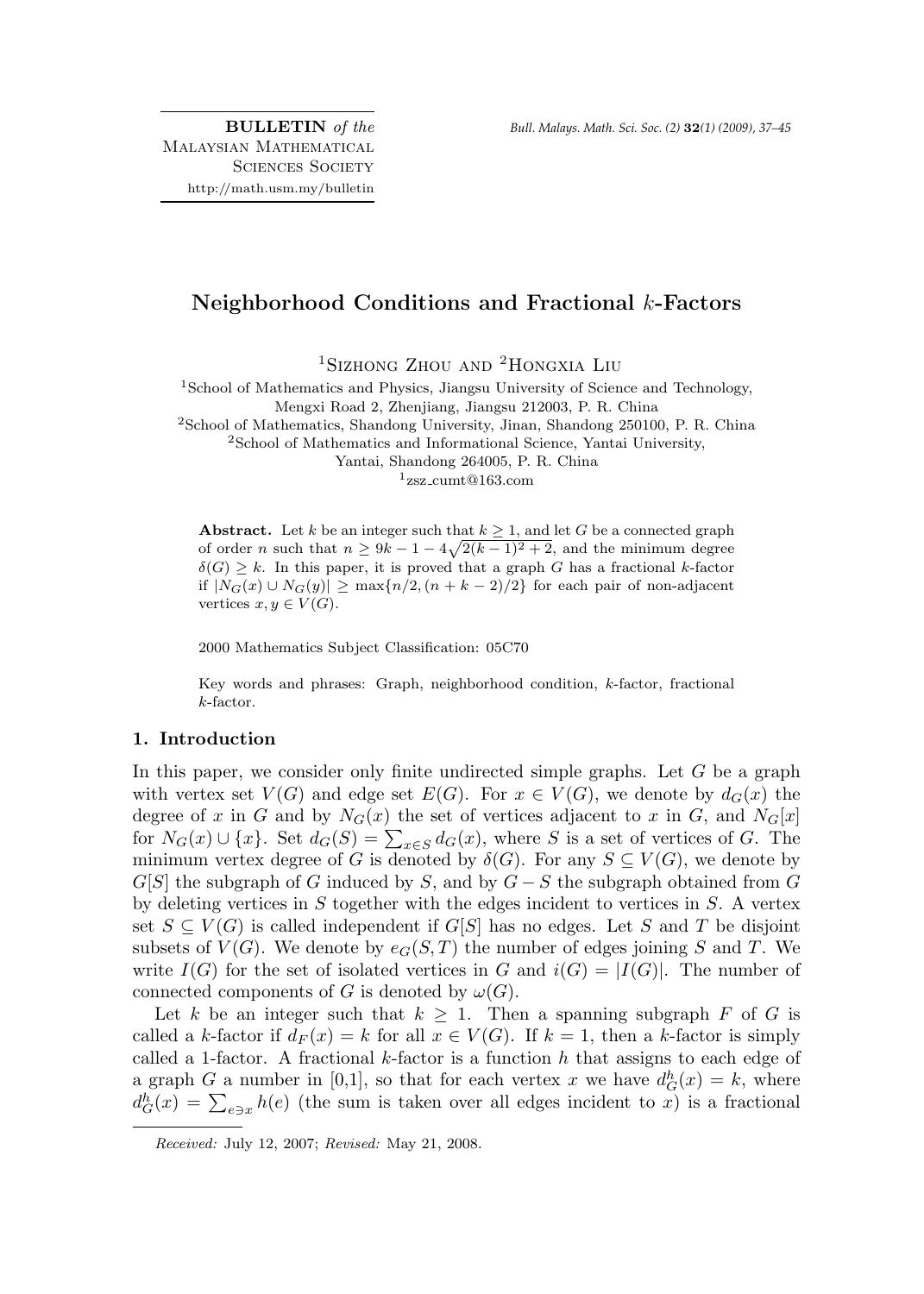degree of x in G. If  $k = 1$ , then a fractional k-factor is a fractional 1-factor. The other terminologies and notations not given in this paper can be found in [1,2].

Many authors have investigated  $k$ -factors [3–7]. In [6], Iida and Nishimura gave a neighborhood condition for a graph to have a k-factor. Recently, Zhou obtained some sufficient conditions for graphs to have factors or fractional factors [8–10]. There is a necessary and sufficient condition for a graph to have a fractional  $k$ -factor which was given by Liu and Zhang [11,12].

**Theorem 1.1.** [11] Let G be a graph. Then G has a fractional k-factor if and only if for every subset  $S$  of  $V(G)$ ,

$$
\delta_G(S, T) = k|S| - k|T| + d_{G-S}(T) \ge 0,
$$

where  $T = \{x : x \in V(G) \setminus S, d_{G-S}(x) \leq k\}.$ 

**Theorem 1.2.** [12] Let G be a graph. Then G has a fractional k-factor if and only if for all subset S of  $V(G)$ ,

$$
k|S| - \sum_{j=0}^{k-1} (k-j)p_j(G-S) \ge 0,
$$

where  $p_i(G - S)$  denotes the number of vertices in  $G - S$  with degree j.

In Theorem 1.2, let  $k = 1$ , then we get the following result.

**Theorem 1.3.** [2] A graph G has a fractional 1-factor if and only if  $i(G - S) \leq |S|$ for all  $S \subset V(G)$ .

In [6], Iida and Nishimura gave a neighborhood condition for a graph to have a k-factor.

**Theorem 1.4.** [6] Let k be an integer such that  $k \geq 2$ , and let G be a connected graph of order n such that  $n \geq 9k - 1 - 4\sqrt{2(k-1)^2 + 2}$ , kn is even, and the minimum degree is at least  $k$ . If  $G$  satisfies

$$
|N_G(x) \cup N_G(y)| \ge \frac{1}{2} (n + k - 2)
$$

for each pair of nonadjacent vertices  $x, y \in V(G)$ , then G has a k-factor.

In this paper, we give a neighborhood condition for a graph to have fractional k-factors. The main result is an extension of Theorem 1.4. We extend Theorem 1.4 to fractional k-factors. The main results will be given in the following section.

## 2. Results and proofs

First we state the numerical result which is often applied in the proof of our Theorems.

**Fact 2.1.** [6] Let k be an integer such that  $k \geq 1$ . Then

$$
9k - 1 - 4\sqrt{2(k-1)^2 + 2} \begin{cases} > 3k + 5, \quad \text{for} \quad k \ge 4 \\ > 3k + 4, \quad \text{for} \quad k = 3 \\ & = 3k + 3, \quad \text{for} \quad k = 2 \\ > 2, \quad \text{for} \quad k = 1 \end{cases}
$$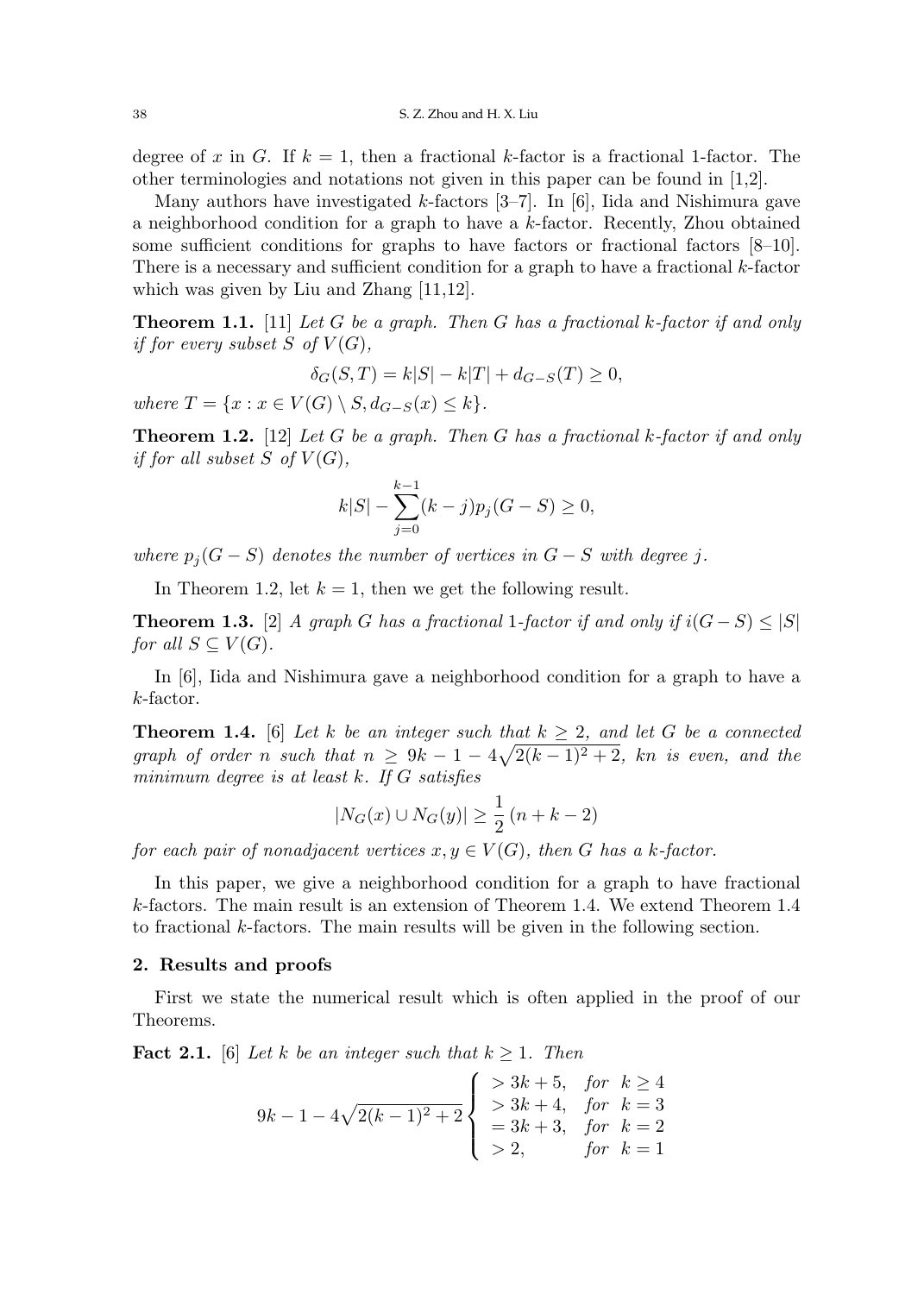Now, we give a lemma.

**Lemma 2.1.** Let G be a connected graph of order n. If  $|N_G(x) \cup N_G(y)| \ge n/2$ for each pair of nonadjacent vertices  $x, y \in V(G)$ , then  $\omega(G-S) \leq |S|+1$  for all  $S \subset V(G)$  with  $|S| > 2$ .

*Proof.* Suppose that there exists a vertex subset  $S \subseteq V(G)$  with  $|S| \geq 2$  such that  $\omega(G-S) \ge |S| + 2$ . We first claim that  $2 \le |S| \le (n-2)/2$ . For, if  $|S| \ge (n-1)/2$ , then

$$
\omega(G-S) \le n - |S| \le n - \frac{n-1}{2} = \frac{n+1}{2} = \frac{n-1}{2} + 1 \le |S| + 1,
$$

a contradiction.

In the following, let  $C_1, C_2, \cdots, C_{\omega}$  be the connected components of  $G - S$ . We have  $\omega = \omega(G - S) \geq |S| + 2 \geq 4$  since  $|S| \geq 2$ . Choose an arbitrary vertex  $x_i \in V(C_i)$   $(1 \leq i \leq \omega(G-S))$ . Then  $x_i x_j \notin E(G)$   $(i \neq j)$ . By the hypothesis of the lemma, then

$$
\frac{n}{2} \le |N_G(x_i) \cup N_G(x_j)|
$$
  
\n
$$
\le d_{G-S}(x_i) + d_{G-S}(x_j) + |S|
$$
  
\n
$$
\le |V(C_i)| - 1 + |V(C_j)| - 1 + |S|,
$$

that is,

$$
|V(C_i)| + |V(C_j)| \ge \frac{n+4}{2} - |S|
$$

for  $i \neq j$ . Thus, we get that

$$
n = |S| + |V(C_1)| + |V(C_2)| + \dots + |V(C_{\omega})|
$$
  
\n
$$
= |S| + \frac{1}{2} [2(|V(C_1)| + |V(C_2)| + \dots + |V(C_{\omega})|)]
$$
  
\n
$$
\geq |S| + \frac{\omega}{2} (\frac{n+4}{2} - |S|)
$$
  
\n
$$
\geq |S| + \frac{|S| + 2}{2} (\frac{n+4}{2} - |S|)
$$
  
\n
$$
= -\frac{1}{2} |S|^2 + \frac{n+4}{4} |S| + \frac{n+4}{2}.
$$

Let

(2.2) 
$$
f(|S|) = -\frac{1}{2}|S|^2 + \frac{n+4}{4}|S| + \frac{n+4}{2}.
$$

In fact, the function  $f(|S|)$  attains its minimum value at  $|S| = 2$  or  $|S| = (n-2)/2$ which follows from  $2 \leq |S| \leq (n-2)/2$ , and the minimum value of the function  $f(|S|)$  is  $\min\{n+2,(5n+2)/4\}$ . According to (2.1) and the minimum value of the function  $f(|S|)$ , we have  $n > n$ , which is a contradiction. This completes the proof of the lemma.  $\blacksquare$ 

We now give our main theorems and prove them.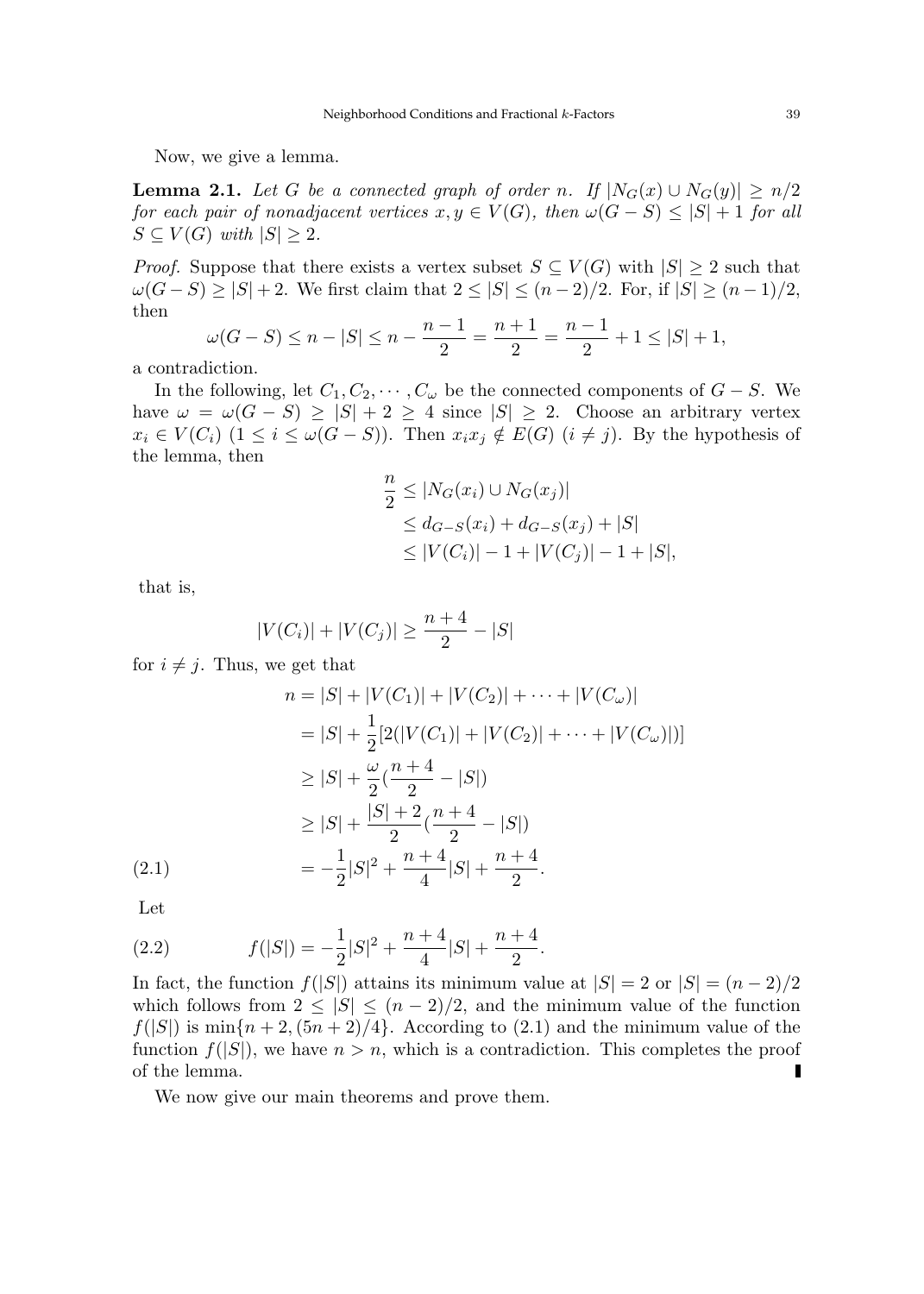**Theorem 2.1.** Let G be a connected graph of order n such that  $n \geq 3$ . If

$$
|N_G(x) \cup N_G(y)| \ge \frac{n}{2}
$$

for each pair of non-adjacent vertices  $x, y \in V(G)$ , then G has a fractional 1-factor.

*Proof.* If G is a graph which satisfies the condition of the theorem and there is no fractional 1-factor in G, then by Theorem 1.3, there exists a vertex set  $S \subseteq V(G)$ such that

$$
(2.3) \t\t i(G-S) > |S|.
$$

Clearly,  $S \neq \emptyset$  since G is connected. In the following, we assume  $|S| \geq 1$ . The proof splits into two cases.

**Case 1.**  $|S| = 1$ .

Thus, we get that  $i(G-S) > |S| = 1$ , that is,  $i(G-S) > 2$ . Let  $x, y \in I(G-S)$ , then  $xy \notin E(G)$  and  $d_{G-S}(x) = d_{G-S}(y) = 0$ . According to the hypothesis of the theorem, we have

$$
\frac{n}{2} \le |N_G(x) \cup N_G(y)| \le d_{G-S}(x) + d_{G-S}(y) + |S| = |S| = 1.
$$

Therefore, we get  $n \leq 2$ . This contradicts  $n \geq 3$ .

**Case 2.**  $|S| > 2$ .

We have known that  $\omega(G-S) \geq i(G-S)$  and it implies that  $\omega(G-S) \geq |S|+1$ by (2.3). But  $\omega(G-S) \leq |S|+1$  for all  $S \subseteq V(G)$  with  $|S| \geq 2$  by Lemma 2.1. Thus, we have

$$
\omega(G-S) = |S| + 1
$$

for all  $S \subseteq V(G)$  with  $|S| \geq 2$ . Moreover, we have

$$
i(G - S) = |S| + 1
$$

and

$$
(2.4) \t\t |S| \le \frac{n-1}{2}.
$$

For any two vertices  $x, y \in I(G - S)$ , obviously,  $xy \notin E(G)$  and  $d_{G-S}(x) =$  $d_{G-S}(y) = 0$ . Then, we have

$$
\frac{n}{2} \leq |N_G(x)\cup N_G(y)| \leq d_{G-S}(x)+d_{G-S}(y)+|S|=|S| \leq \frac{n-1}{2}
$$

by the hypothesis of the theorem and  $(2.4)$ . It is a contradiction. This completes the proof of the theorem. Г

**Theorem 2.2.** Let k be an integer such that  $k \geq 1$ , and let G be a connected graph of order n such that  $n \geq 9k - 1 - 4\sqrt{2(k-1)^2 + 2}$ , and the minimum degree  $\delta(G) \geq k$ . If

$$
|N_G(x) \cup N_G(y)| \ge \max\left\{\frac{n}{2}, \frac{1}{2}(n+k-2)\right\}
$$

for each pair of non-adjacent vertices  $x, y \in V(G)$ , then G has a fractional k-factor.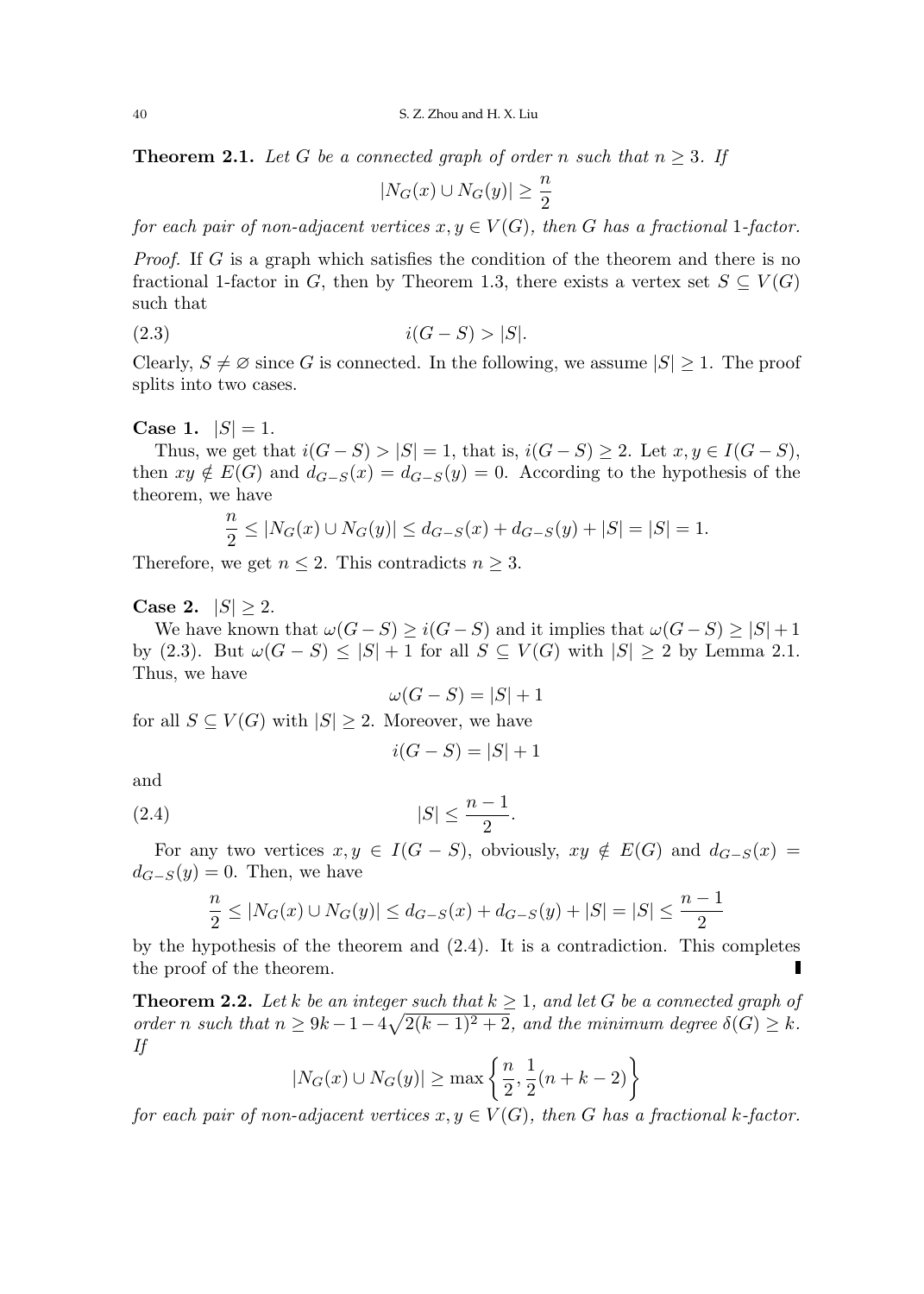*Proof.* By Theorem 2.1, the result obviously holds for  $k = 1$ . If  $k \geq 2$  and kn is even, then G has a  $k$ -factor by Theorem 1.4. We have known that a  $k$ -factor is a special fractional k-factor. Now we consider the case that  $k$  and  $n$  are both odd.

If G has no fractional k-factor, then by Theorem 1.1, there exists some  $S \subseteq V(G)$ such that

(2.5) 
$$
\delta_G(S,T) = k|S| + d_{G-S}(T) - k|T| \le -1,
$$

where  $T = \{x : x \in V(G) \setminus S, d_{G-S}(x) \leq k\}.$ 

We choose subsets S and T such that  $|T|$  is minimum and S and T satisfy (2.5). As k is odd, therefore,  $(k-1)$  is even and G has a fractional  $(k-1)$ -factor by Theorem 1.4.

Claim 1.  $|T| \ge |S| + 1$ . Since G has a fractional  $(k-1)$ -factor, then we get  $(k-1)|S| + d_{G-S}(T^{'}) - (k-1)|T^{'}| \geq 0$ where  $T' = \{x : x \in V(G) \setminus S, d_{G-S}(x) \leq k-1\}$ . Moreover,

$$
0 \le (k-1)|S| + d_{G-S}(T') - (k-1)|T'|
$$
  
=  $(k-1)|S| + d_{G-S}(T) - kp_k(G-S) - (k-1)(|T| - p_k(G-S))$   
=  $k|S| + d_{G-S}(T) - k|T| - |S| + |T| - p_k(G-S)$   
=  $\delta_G(S,T) - |S| + |T| - p_k(G-S)$   
 $\le -1 - |S| + |T| - p_k(G-S)$ 

where  $p_k(G - S)$  denotes the number of vertices in  $G - S$  with degree k. Thus we obtain

$$
|T| \ge |S| + 1.
$$

Claim 2.  $|T| > k+1$ . If  $|T| \leq k$ , then by  $(2.5)$  and  $|S| + d_{G-S}(x) \geq d_G(x) \geq \delta(G) \geq k$ , we obtain  $-1 \ge \delta_G(S,T) = k|S| + d_{G-S}(T) - k|T|$  $> |T||S| + d_{G-S}(T) - k|T|$  $=$   $\sum$ x∈T  $(|S| + d_{G-S}(x) - k) \geq 0,$ 

which is a contradiction.

Claim 3.  $d_{G-S}(x) \leq k-1$  for all  $x \in T$ . If  $d_{G-S}(x) \geq k$  for some  $x \in T$ , then the subsets S and  $T \setminus \{x\}$  satisfy (2.5). This contradicts the choice of S and T.

Claim 4.  $|S| \leq (n-1)/2$ . By Claim 1 and  $n > |S| + |T|$ , we obtain  $n \geq |S| + |T| > 2|S| + 1.$ 

which implies  $|S| \leq (n-1)/2$ .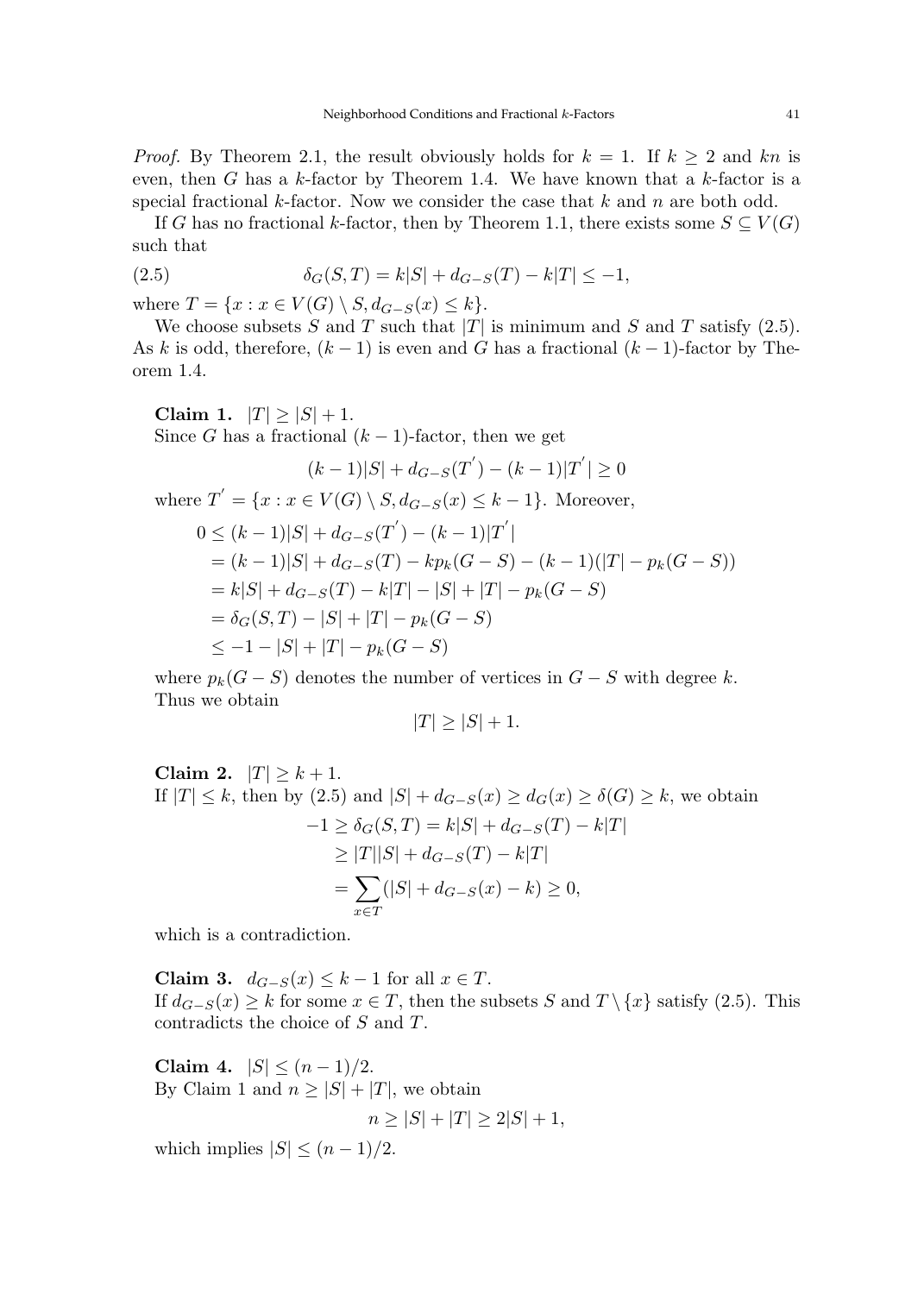Define

$$
h_1 = \min\{d_{G-S}(x)|x \in T\},\
$$
  

$$
T^" = \{x \in T, d_{G-S}(x) = 0\}
$$

 $p = |T^{n}|.$ 

and

Then by Claim 3 and  $|S| + d_{G-S}(x) \geq d_G(x) \geq \delta(G) \geq k$ , we have

(2.6)  $h_1 \leq k - 1, \qquad k \leq \delta(G) \leq h_1 + |S|.$ 

Choose  $x_1 \in T$  such that  $d_{G-S}(x_1) = h_1$ . If  $T \setminus N_T[x_1] \neq \emptyset$ , let

$$
h_2 = \min\{d_{G-S}(x)|x \in T \setminus N_T[x_1]\}.
$$

Thus, we have  $0 \leq h_1 \leq h_2 \leq k-1$  by Claim 3.

We shall consider various cases according to the value of  $p$  and derive contradictions.

Case 1.  $p \geq 2$ .

Then we have

$$
i(G - S) = |I(G - S)| \ge 2.
$$

Thus, there exist  $x, y \in I(G - S)$  and  $d_{G-S}(x) = d_{G-S}(y) = 0$  and  $xy \notin E(G)$ . By the hypothesis of the theorem and Claim 4 and  $k \geq 3$ , we get that

$$
\frac{n+k-2}{2} \le |N_G(x) \cup N_G(y)| \le d_{G-S}(x) + d_{G-S}(y) + |S| = |S| \le \frac{n-1}{2},
$$

a contradiction.

## **Case 2.**  $p = 1$ .

Obviously, we have  $h_1 = 0$  and  $|N_T[x_1]| = 1$ . Thus, we get that  $T \setminus N_T[x_1] \neq \emptyset$ and  $1 \leq h_2 \leq k-1$  in view of Claim 2 and  $p = 1$ . Choose  $x_2 \in T \setminus N_T[x_1]$  such that  $d_{G-S}(x_2) = h_2$ . Clearly,  $x_1x_2 \notin E(G)$ . By the hypothesis of the theorem, we obtain  $\cdot$  +  $\cdot$  2

$$
\frac{n+k-2}{2} \leq |N_G(x_1) \cup N_G(x_2)| \leq d_{G-S}(x_1) + d_{G-S}(x_2) + |S| = h_2 + |S|,
$$

that is,

(2.7) 
$$
|S| \ge \frac{n+k-2}{2} - h_2.
$$

According to Fact 2.1 and  $k \geq 3$ , we get  $n > 3k + 4$ . By (2.5) and (2.7) and  $n \geq |S| + |T|$ , we have

$$
-1 \ge \delta_G(S, T) = k|S| + d_{G-S}(T) - k|T|
$$
  
\n
$$
\ge k|S| + h_2(|T| - 1) - k|T|
$$
  
\n
$$
= k|S| - (k - h_2)|T| - h_2
$$
  
\n
$$
\ge k|S| - (k - h_2)(n - |S|) - h_2
$$
  
\n
$$
= (2k - h_2)|S| + (h_2 - k)n - h_2
$$
  
\n
$$
\ge (2k - h_2)(\frac{n + k - 2}{2} - h_2) + (h_2 - k)n - h_2
$$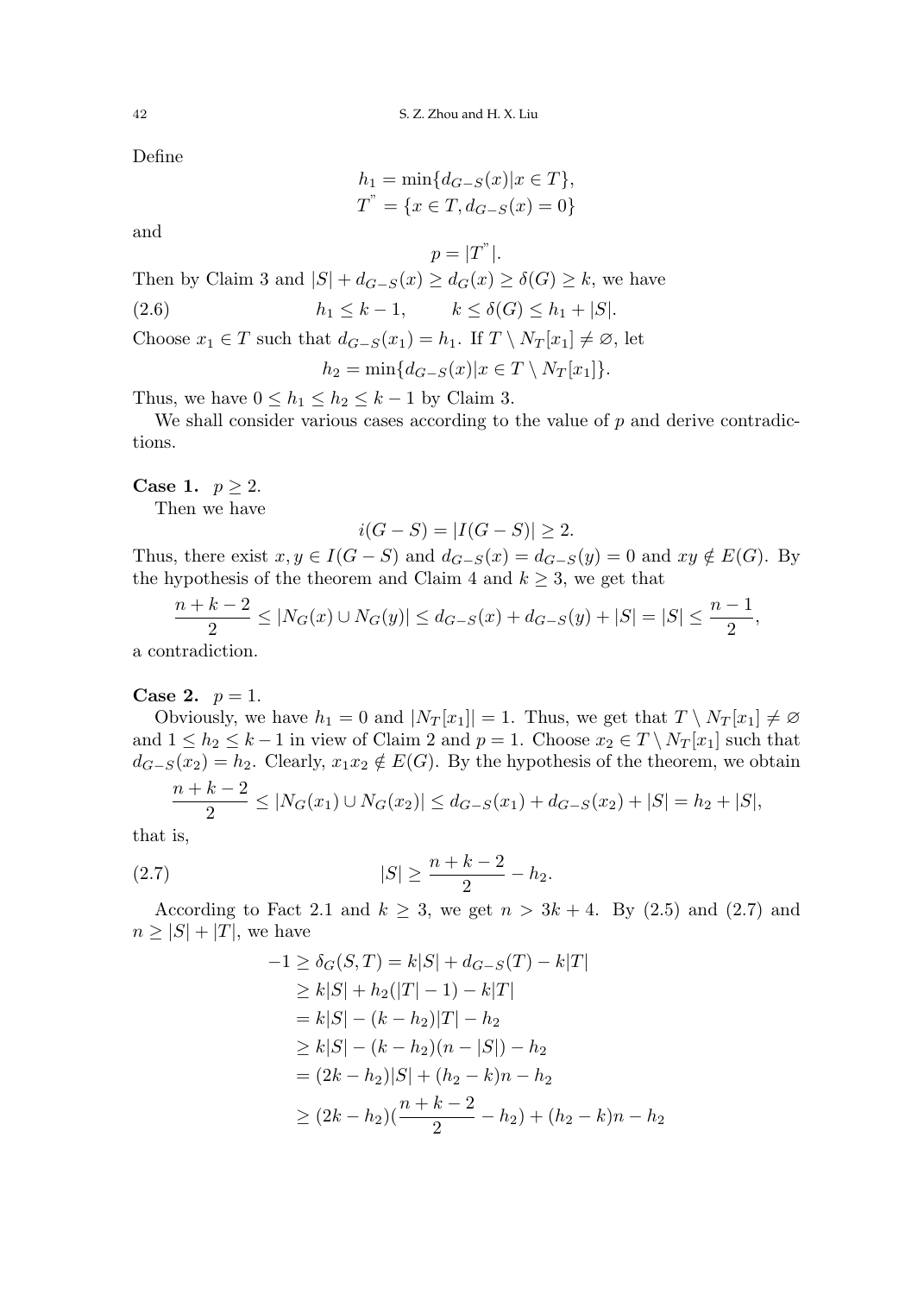Neighborhood Conditions and Fractional k-Factors 43

$$
= h_2^2 + \frac{n - 5k}{2}h_2 + k^2 - 2k
$$
  
>  $h_2^2 + \frac{3k + 4 - 5k}{2}h_2 + k^2 - 2k$   
=  $h_2^2 + 2h_2 + k(k - h_2 - 2)$ .

If  $1 \leq h_2 \leq k-2$ , then

$$
-1 \ge \delta_G(S, T) = k|S| + d_{G-S}(T) - k|T| \ge h_2^2 + 2h_2 > 0
$$

is a contradiction.

If  $h_2 = k - 1$ , then

$$
-1 \ge \delta_G(S, T) = k|S| + d_{G-S}(T) - k|T|
$$
  
\n
$$
\ge h_2^2 + 2h_2 + k(k - h_2 - 2)
$$
  
\n
$$
= k^2 - k - 1 > 0.
$$

It is a contradiction.

# **Case 3.**  $p = 0$ .

Claim 5.  $T \setminus N_T[x_1] \neq \emptyset$ .

If  $T = N_T[x_1]$ , then we have  $|T| = |N_T[x_1]| \leq d_{G-S}(x_1) + 1 = h_1 + 1 \leq k$ , which contradicts Claim 2.

According to Claim 5, there exists  $x_2 \in T \backslash N_T[x_1]$  such that  $d_{G-S}(x_2) = h_2$ . Clearly,  $x_1x_2 \notin E(G)$ . In view of the hypothesis of the theorem, we have

$$
\frac{n+k-2}{2} \le |N_G(x_1) \cup N_G(x_2)| \le d_{G-S}(x_1) + d_{G-S}(x_2) + |S| = h_1 + h_2 + |S|,
$$

that is,

$$
(2.8) \t\t 2|S| \ge n + k - 2(h_1 + h_2 + 1).
$$

Since  $p = 0$ , then we have  $1 \leq h_1 \leq h_2 \leq k - 1$ . Moreover,

$$
|N_T[x_1]| \leq d_{G-S}(x_1) + 1 = h_1 + 1.
$$

Obviously,  $n - |S| - |T| \ge 0$  and  $k - h_2 \ge 1$ . Thus,  $(k - h_2)(n - |S| - |T|) - 1$  $\geq \delta_G(S,T) = k|S| + d_{G-S}(T) - k|T|$  $\geq k|S| - k|T| + h_1|N_T[x_1]| + h_2(|T| - |N_T[x_1]|).$ 

Since  $|N_T[x_1]| \leq h_1 + 1$ , this implies

(2.9) 
$$
(2k - h_2)|S| \le (k - h_2)n + (h_2 - h_1)(h_1 + 1) - 1.
$$

By (2.8), (2.9), 
$$
1 \le h_1 \le h_2 \le k - 1
$$
 and  $n \ge 9k - 1 - 4\sqrt{2(k-1)^2 + 2}$ , we have  
\n
$$
0 \le -h_2n + 2(h_2 - h_1)(h_1 + 1) - 2 - k(2k - h_2)
$$
\n
$$
+ 2(2k - h_2)(h_1 + h_2 + 1)
$$
\n
$$
\le -4h_2^2 + (9k - n - 2)h_2 - (2k^2 - 4k + 2)
$$
\n
$$
\le -4h_2^2 + (4\sqrt{2(k-1)^2 + 2} - 1)h_2 - 2(k - 1)^2
$$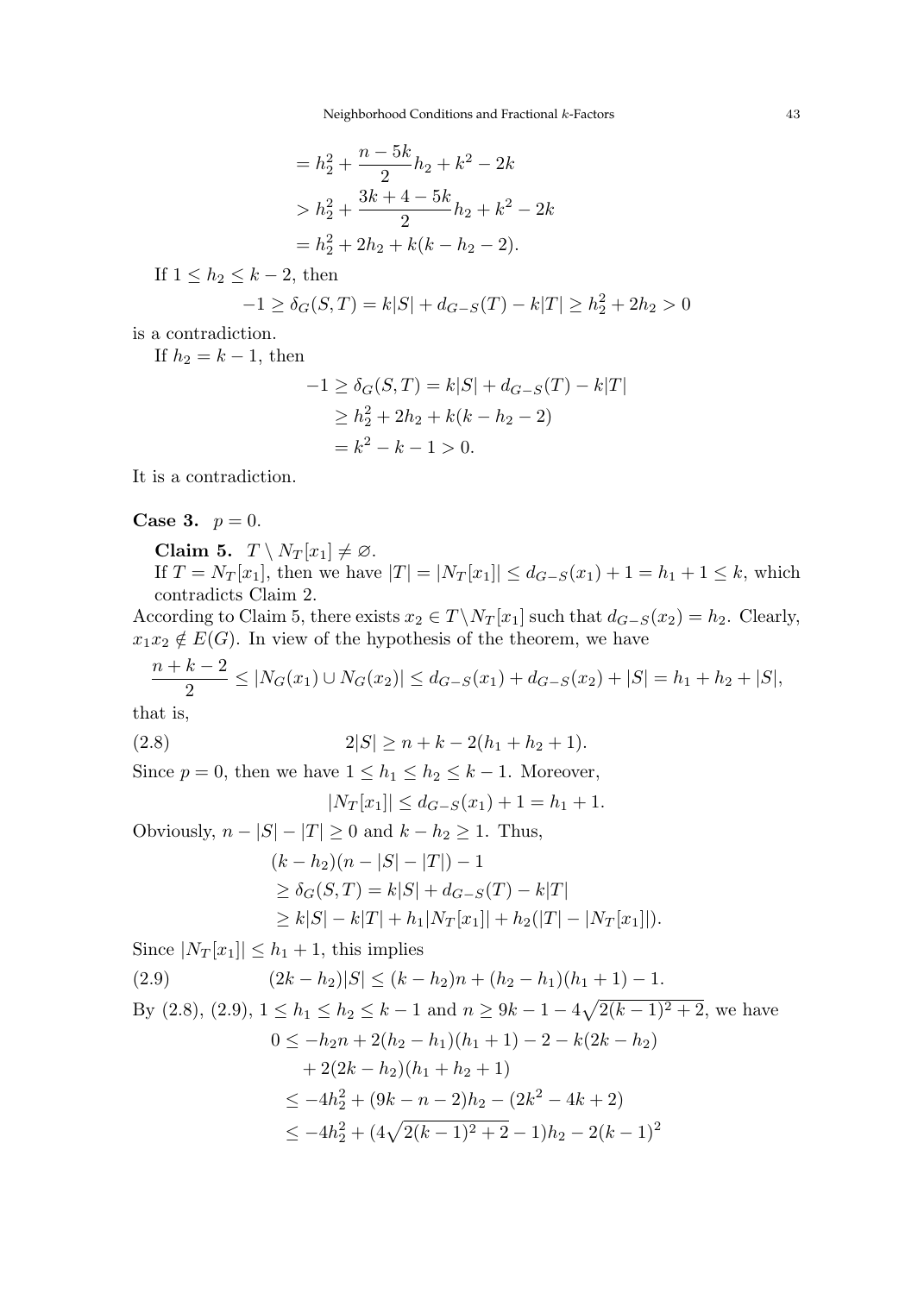$$
=-4\left(h_2-\sqrt{\frac{(k-1)^2+1}{2}}\right)^2-h_2+2,
$$

that is,

(2.10) 
$$
0 \le -4\left(h_2 - \sqrt{\frac{(k-1)^2+1}{2}}\right)^2 - h_2 + 2.
$$

Subcase 3.1.  $3 ≤ h_2 ≤ k - 1$ . In view of  $(2.10)$ , we get

$$
0 \le -4\left(h_2 - \sqrt{\frac{(k-1)^2 + 1}{2}}\right)^2 - h_2 + 2 \le -1.
$$

This is a contradiction.

**Subcase 3.2.**  $h_2 = 2$ .

According to (2.10) and  $k \geq 3$  (k is an odd integer), we obtain

$$
0 \le -4\left(2 - \sqrt{\frac{(k-1)^2 + 1}{2}}\right)^2 < 0.
$$

This is a contradiction.

**Subcase 3.3.**  $h_2 = 1$ . By (2.10) and  $k \geq 3$  (k is an odd integer), we have

$$
0 \le -4\left(1 - \sqrt{\frac{(k-1)^2 + 1}{2}}\right)^2 + 1 < 0.
$$

This is a contradiction.

From all the cases above, we deduced the contradiction. So the hypothesis can not be hold. Hence, G has a fractional  $k$ -factor. This completes the proof of the theorem.

Acknowledgement. The authors would like to express their gratitude to the referees for their very helpful and detailed comments in improving this paper. This research was supported by Jiangsu Provincial Educational Department (07KJD110048).

### References

- [1] J. A. Bondy and U. S. R. Murty, Graph theory with applications, American Elsevier Publishing Co., Inc., New York, 1976.
- [2] E. R. Scheinerman and D. H. Ullman, Fractional graph theory, Wiley, New York, 1997.
- [3] T. Iida and T. Nishimura, An Ore-type condition for the existence of k-factors in graphs, Graphs Combin. 7 (1991), no. 4, 353–361.
- [4] T. Nishimura, A degree condition for the existence of k-factors, J. Graph Theory 16 (1992), no. 2, 141–151.
- [5] J. Shen and H. Zhang, k-factor-covered regular graphs, Ars Combin. 75 (2005), 121–127.
- [6] T. Iida and T. Nishimura, Neighborhood conditions and k-factors, Tokyo J. Math. 20 (1997), no. 2, 411–418.
- [7] P. Katerinis and D. R. Woodall, Binding numbers of graphs and the existence of k-factors, Quart. J. Math. Oxford Ser. (2) 38 (1987), no. 150, 221–228.